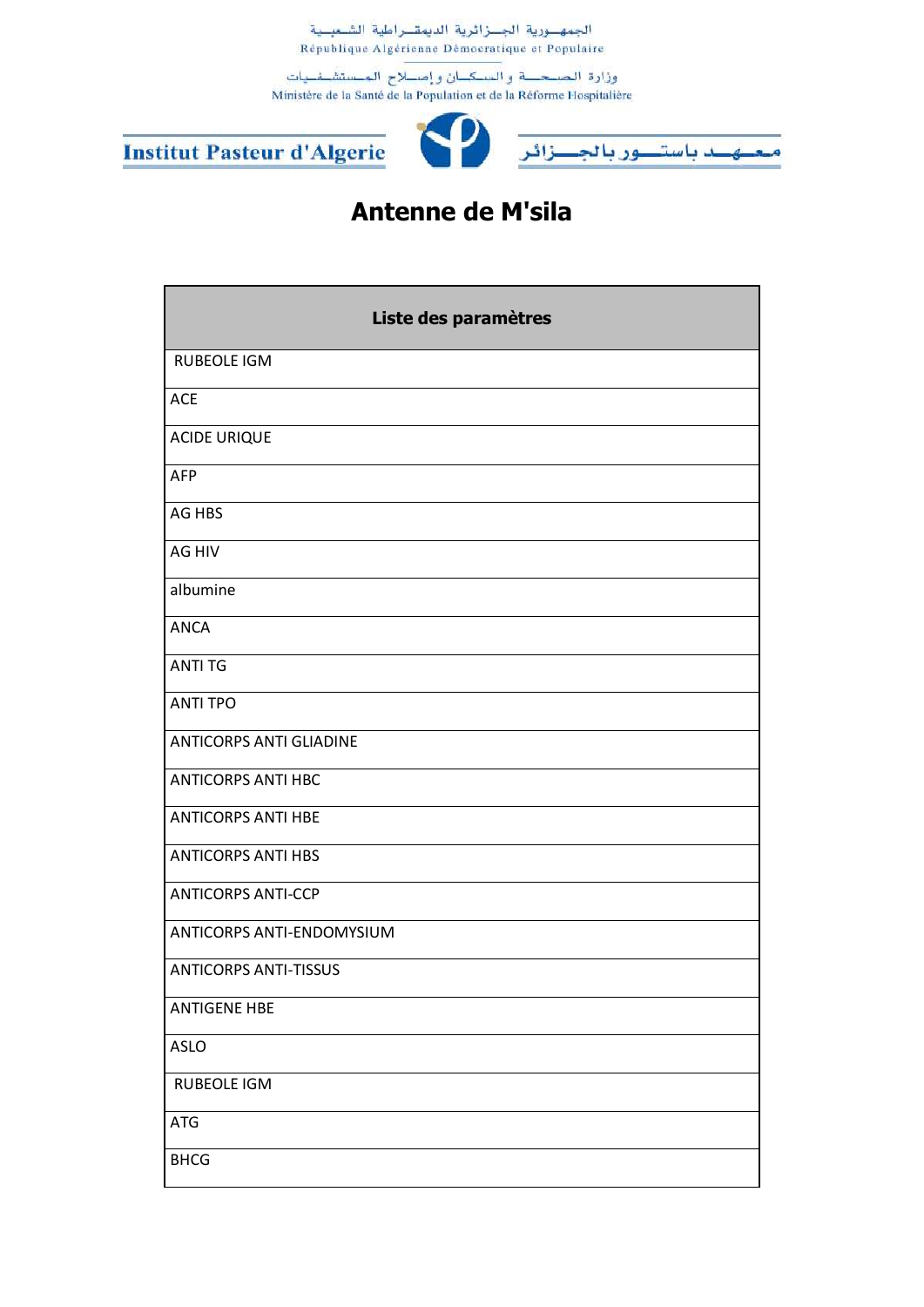| <b>BILAN COELIAQUE</b>         |
|--------------------------------|
| <b>BILAN CONNECTIVITE</b>      |
| <b>BILAN SAPL</b>              |
| <b>BILIRUBINE (D)</b>          |
| <b>BILIRUBINE (T)</b>          |
| C <sub>3</sub>                 |
| C3+C4+C1. INH                  |
| C <sub>4</sub>                 |
| CA 125                         |
| CA-19-9                        |
| CALCEMIE                       |
| CALCEURIE                      |
| <b>CHIMIE CYTOLOGIES</b>       |
| <b>CHIMIE DES URINES</b>       |
| CHOLESTEROL                    |
| CHOLESTEROL HDL                |
| CHOLESTEROL LDL                |
| CLAMYDIA                       |
| CMV (IGG)                      |
| CMV(IGM)                       |
| <b>COPROCULTURE DES SELLES</b> |
| <b>CORTISOL</b>                |
| CREATININE                     |
| <b>CRP</b>                     |
| <b>DENREES ALIMENTAIRE</b>     |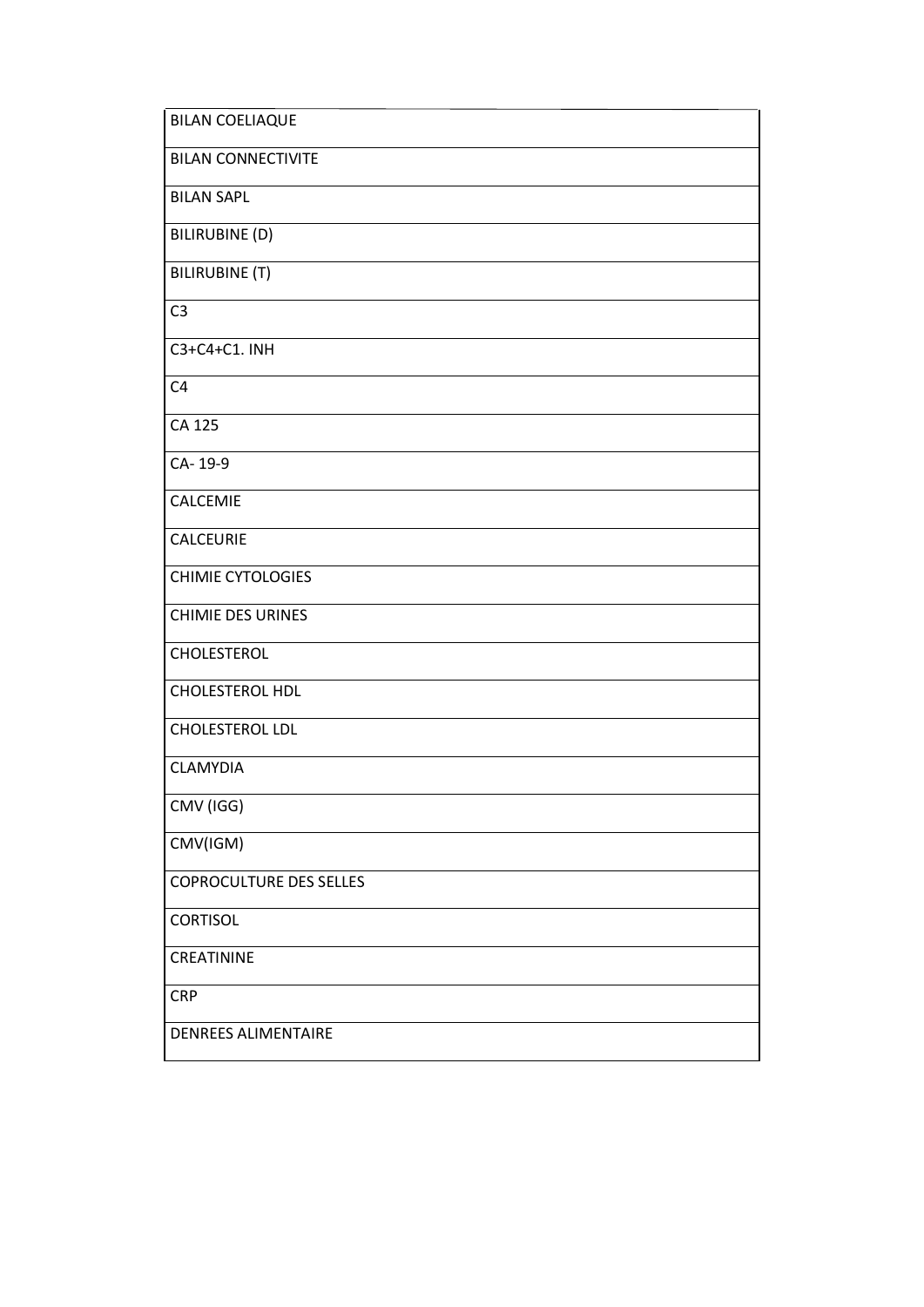| <b>DENREES ALIMENTAIRES DIVERSES</b>                                  |
|-----------------------------------------------------------------------|
| EAUX DE CANALISATION                                                  |
| <b>EAUX PUIT FORAGE PISCINE SONDE</b>                                 |
| <b>ECBU</b>                                                           |
| ELECTROPHORESE DES PROTEINES SERIQUES                                 |
| <b>ESTRADIOL</b>                                                      |
| <b>FACTEURS RHUMATOIDES</b>                                           |
| FASCICULE TECHNIQUE (ETUDE CYTOBACTERIOLOGIQUE ET BIOCHIMIQUE DU LCR) |
| <b>FER SERIQUE</b>                                                    |
| <b>FERRITINE</b>                                                      |
| <b>FNS</b>                                                            |
| <b>FSH</b>                                                            |
| <b>GAMMA GT</b>                                                       |
| <b>GLYCEMIE</b>                                                       |
| <b>GROUPAGE</b>                                                       |
| HAV (IGM)                                                             |
| HBA1C                                                                 |
| <b>IGE</b>                                                            |
| <b>IGE SPECIFIQUE TOTAL</b>                                           |
| <b>IGE TEST MONOSPECIFIQUE</b>                                        |
| IGG ET IGM ANTI-PHOSPHOLIDES                                          |
| IGG IGM ANTI B2GP1                                                    |
| IGG IGM ANTI-CARDIOLIPINE                                             |
| IGG+IGA+IGM                                                           |
| L.W.R                                                                 |
| LEISHMANIOSE                                                          |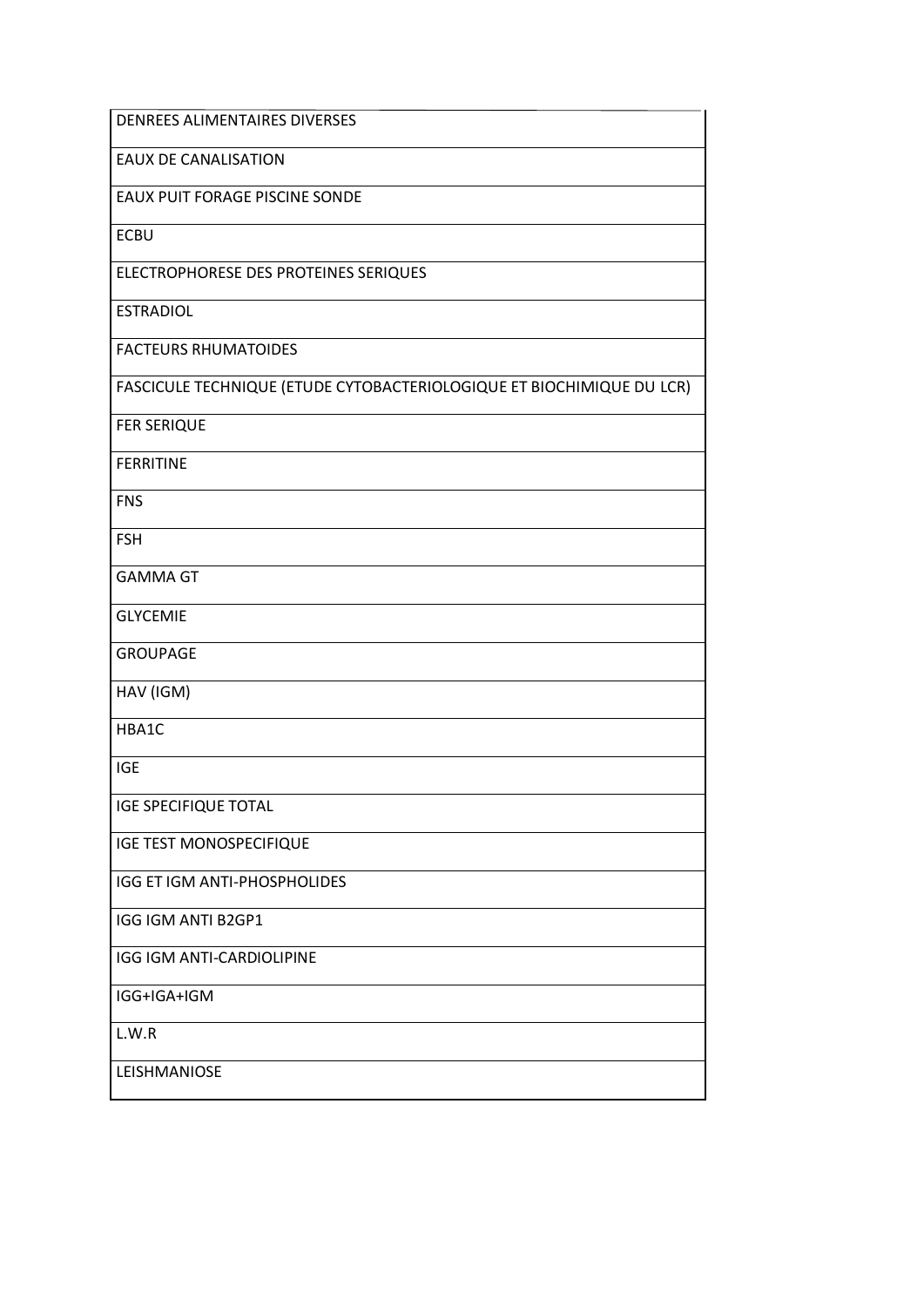| LH                                   |
|--------------------------------------|
| <b>MAGNESEMIE</b>                    |
| MYCOLOGIE DES SELLES                 |
| P.V                                  |
| PARASITOLOGIE DES SELLES             |
| PHOSPHATASE ALCALINE                 |
| <b>PHOSPHORMIE</b>                   |
| <b>PHOSPHORURIE</b>                  |
| PRELEVEMENT DE GORGE                 |
| PRELEVEMENT DE PUS                   |
| PRELEVEMENT D'ONGLE                  |
| PROFIL PROTEIQUE SERIQUE IGG IGA IGM |
| <b>PROGESTERONE</b>                  |
| <b>PROLACTINE</b>                    |
| <b>PSA LIBRE</b>                     |
| <b>PSA TOTAL</b>                     |
| <b>RECHERCHE ANTI ADN</b>            |
| RECHERCHE DE FAN PAR IFI             |
| SEROLOGIE BRUCELLOSE WRIGHT          |
| SEROLOGIE BRUCELOSE                  |
| <b>SEROLOGIE CA-15-3</b>             |